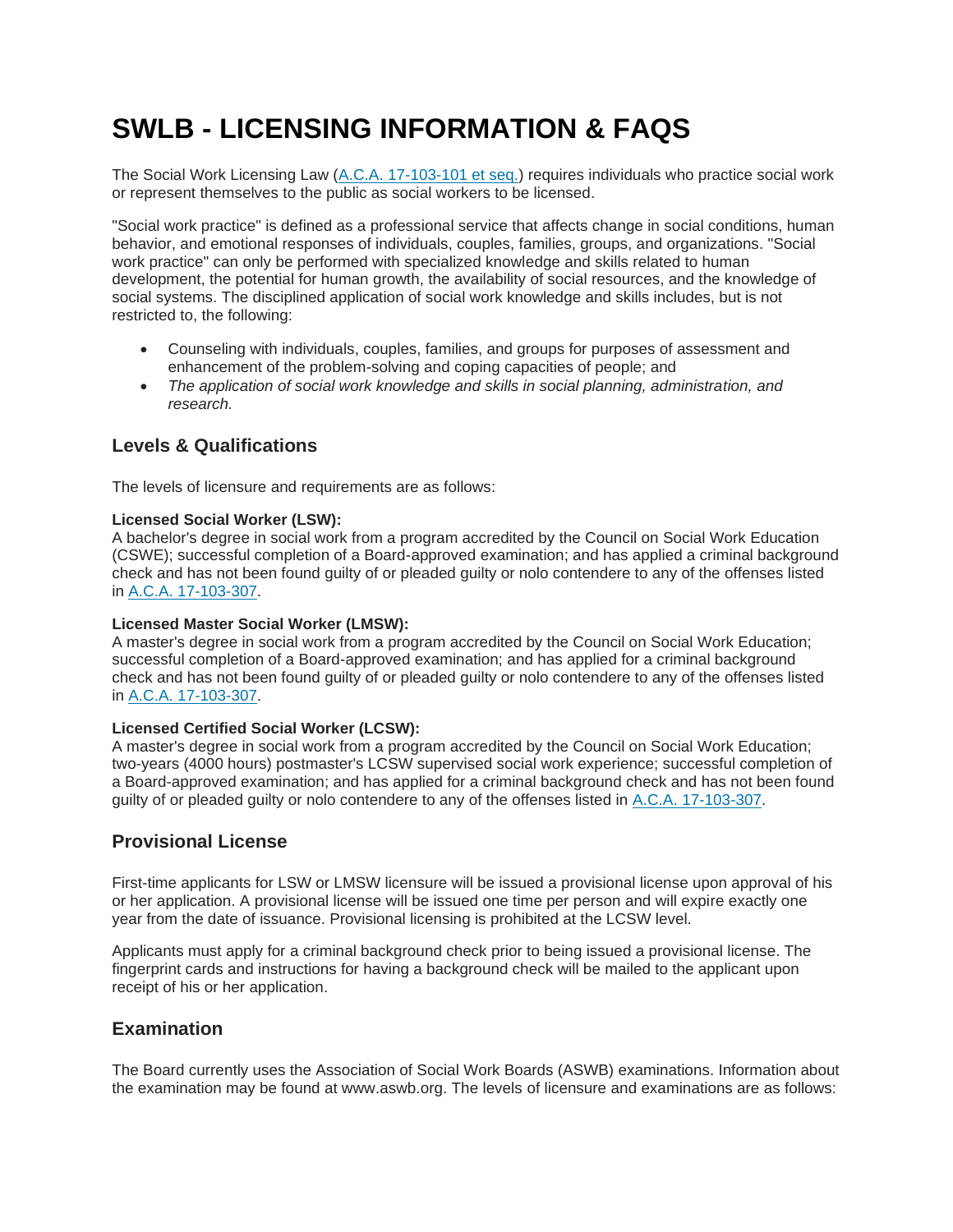- Licensed Social Worker Bachelors
- Licensed Master Social Worker Masters
- Licensed Certified Social Worker Clinical

*Note: No one may take the examination without a valid application on file with the Board.*

#### Q: If I fail the exam, may I retake it?

A: Yes, Your application is valid for one year or for up to three attempts to pass the examination. You must wait for 9O-days before retaking the examination. lf your approval period expires, you must complete a new application.

# **Criminal Background Checks**

All first-time applicants for a social work license must apply to the Identification Bureau of the Arkansas State Police for state and national criminal background checks. No person shall be eligible to hold a license if that person has been found guilty of or pleaded guilty or nolo contendere to any of the offenses listed in [A. C. A. 17-103-307.](https://www.healthy.arkansas.gov/images/uploads/pdf/ACT1170of2015.pdf) The provisions of the requirement may be waived by the Board if the applicant meets the requirements for a waiver as defined in [A.C.A. 17-103-307.](https://www.healthy.arkansas.gov/images/uploads/pdf/ACT1170of2015.pdf)

# **Renewal and Continuing Education**

## **How many hours are required to renew a license?**

You are required to have 30 hours of Social Work Continuing Education (SWCE) in order to renew your license. Of the 30 hours required, 3 hours must be in ethics and no more than 15 hours may be independent. Webinars that are both live AND interactive are considered face-to-face. For additional information please clink in the "Continuing Education" tab on the home page.

## **When will my license expire?**

Your license expiration date is listed on your license card or may be found on the website under Search for an Arkansas Social Worker.

## **How do I renew my license?**

A renewal reminder may be sent to the address on file approximately two months prior to the expiration date of your license. To avoid a lapse in your licensure, you must submit renewal prior to your expiration date. You may apply for renewal online or print the renewal application packed and mail your application and fee to the Board.

## **What happens if I have not accrued 30 hours of social work continuing education during the twoyear licensure period?**

You license expires and you may not practice social work. In order to become licensed again you would have to apply and take and pass the exam.

## **What if I need an extension?**

Please see the Rules, Section VIII. Issuance, Renewal, Expiration and Reinstatement, B. Renewal 6. For specific details of requesting an extension prior to your expiration date.

## **What can be counted as social work continuing education?**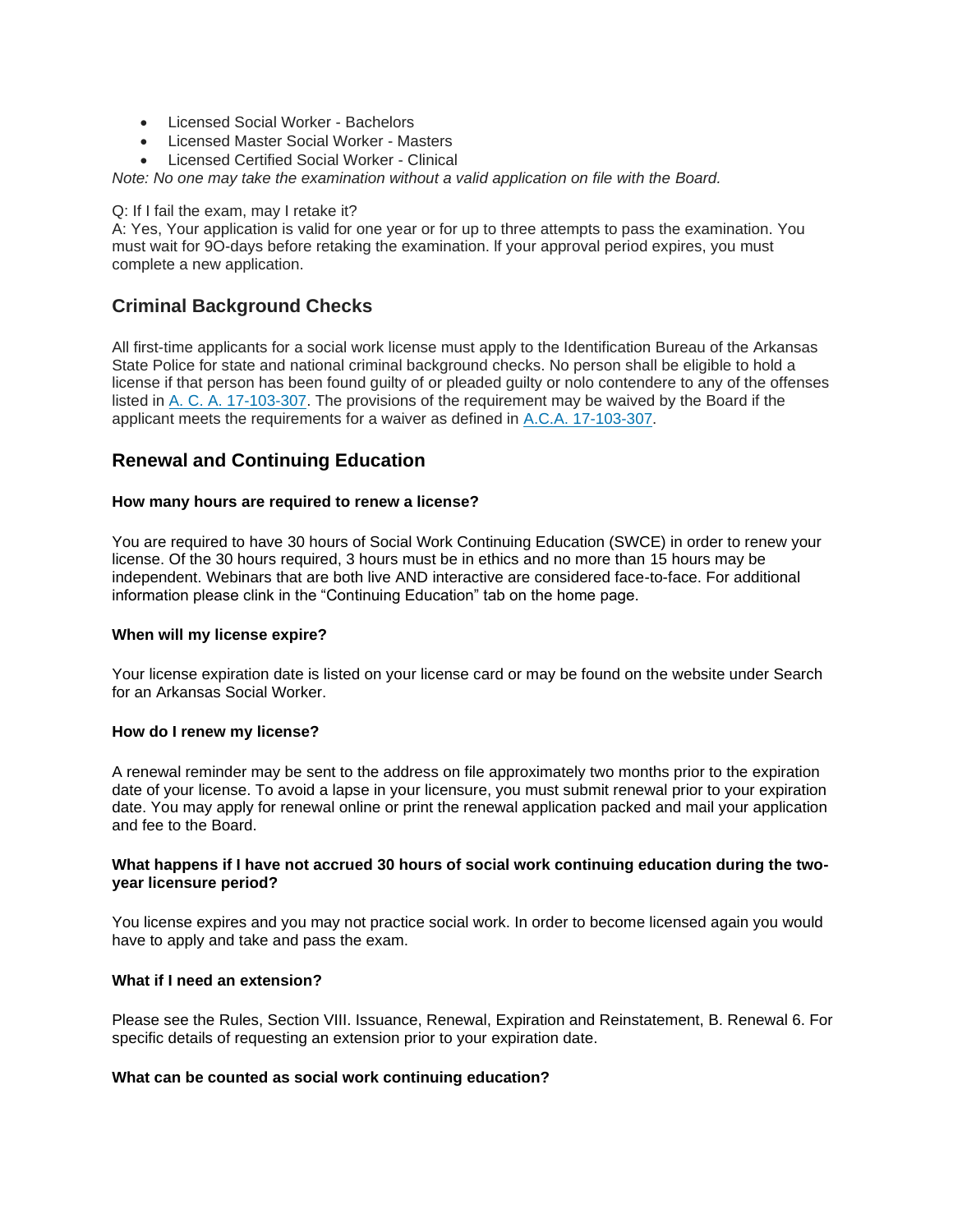Social work continuing education has been defined as formalized activities that are directed at developing and enhancing an individual's social work knowledge base and service delivery skills in the applicable areas of social planning, administration, education, research or direct service with individuals, couples, families and groups. These activities may include short academic courses, audit courses in colleges and universities, independent study courses, Internet courses, workshops, seminars, conferences, and lectures oriented toward enhancement of social work practice, values, skills and knowledge.

## **Q. Are social workers required to complete continuing education in professional ethics to be eligible for license renewal?**

A. Yes Social workers are required to complete three (3) hours of continuing education in professional ethics every two years to be eligible for license renewal.

#### **Q. How many hours of continuing education will be approved for independent home studies/Internet courses?**

A. A maximum of fifteen independent clock hours will be approved during each two-year licensure period.

## **If I have more hours than I need to renew my license, may I use them during the next licensure period?**

No. You are required to accrue thirty hours of social work continuing education within your specific renewal period.

## **What can I do if my license expires?**

A license that has expired less than three (3) months may be renewed by submitting the renewal application, an \$80 renewal fee, an \$80 late penalty and proof that you completed 48 hours of social work continuing education due during the two-year licensure period. An attestation that you have not practiced social work and that you will not practice social work must also be signed and submitted. You may not practice until the Board has approved your application. A license that has expired over three (3) months is not renewable.

## **If I do not meet the requirements for license renewal, what can I do to be licensed?**

Social workers who allow their licenses to expire are treated as new applicants. They are subject to all the current requirements.

## **Is there an exception if I failed to receive my renewal notice due to an incorrect address?**

No. It is the licensee's responsibility to keep the Board notified of any address or email changes. The Board cannot be responsible for misdirected mail or email.

# **Endorsement**

The Arkansas Social Work Licensing Board may grant a license without examination to a person meeting all of the other requirements of this chapter and who at the time of application is licensed as a social worker by a similar board of another state, territory, district, or Canadian province whose standards, in the opinion of the Arkansas Social Work Licensing Board, are substantially equivalent to those required by this chapter.

Q: I am moving out of state, can I be licensed in more than one state?

A: Arkansas does not restrict you from holding a license in any other state. You will need to check with